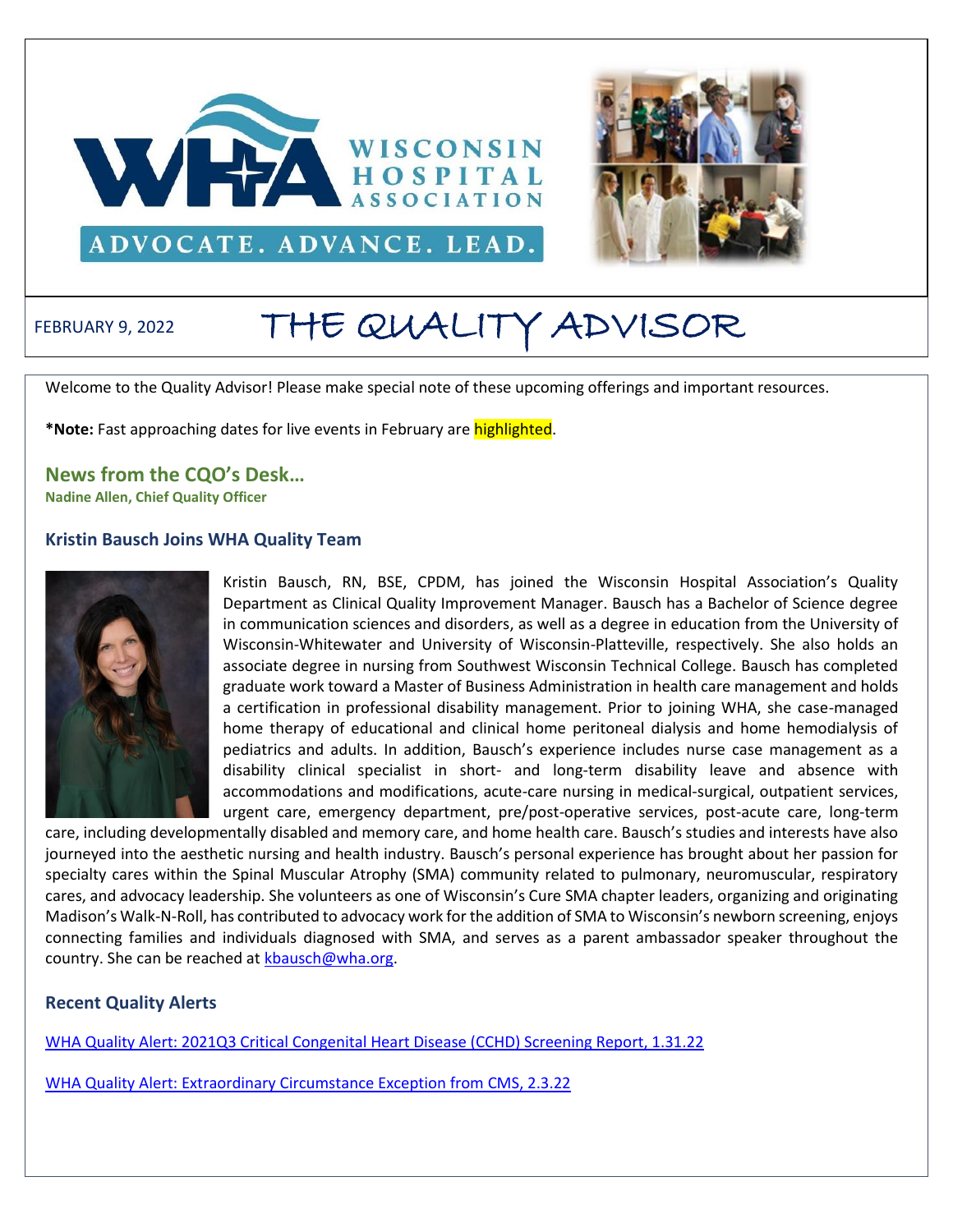# **Note This**

## **Would you like your hospital to be featured in the WHA Annual Quality Report?**

The WHA Quality team is gathering stories for our Annual Quality Report, continuing to promote the quality story within Wisconsin hospitals. If your hospital has a quality improvement project that you would like to share for the WHA Annual Quality Report, highlighting your quality improvement work in 2021, we would like to hear from you. Thoughts for you to include and/or consider when sending your story:

- Why did you pick this quality improvement project as a priority?
- What was your definition of success for this project? What did you set out to achieve?
- How did you track your progress? Please include data/graph(s)
- What action did you take? Was it successful?
- What is currently happening in the terms of patient outcomes?
- Other information you'd like to share lessons learned

Please email your story/stories, along with any photographs or images of your work, to Marcia Egl[e megle@wha.org](mailto:megle@wha.org) by **February 25, 2022.** 

## **Health Equity (HEOA) Survey - Now Is the Time to Take Action!**

If you haven't completed the WHA Health Equity Organizational Assessment (HEOA) survey, we encourage you to take the time to respond. The Health Equity Organizational Assessment (HEOA) evaluates the ability to identify and address health disparities in several evidence-based areas, including data collection, data collection training, data validation, data stratification, communicating findings, organizational infrastructure & culture, and Z Code collection. Eliminating healthcare disparities takes a strong commitment to the collection of accurate, complete, and meaningful patient demographic data, a fundamental step in identifying and eliminating disparities in care. Collecting Race, Ethnicity, and Language (REAL) data, as well as expanding the collection of disability status, Sexual Orientation and Gender Identity (SOGI), veteran status, geography, and other Social Determinants of Health (SDOH) or social risk factors assists health organizations to better understand their patient populations and their needs. Please follow this link to complete your

hospital's **[WHA Health Equity Organizational Assessment Survey](https://nam12.safelinks.protection.outlook.com/?url=https%3A%2F%2Fforms.office.com%2FPages%2FResponsePage.aspx%3Fid%3D-EZlu16lpkyY7B0he0zJsDpyq15tcXFPocDSKvA5_XJURExMMTA2RFlMTURSWDVaRExJMlo3QlJFWiQlQCN0PWcu&data=04%7C01%7Crpasbrig%40prairieridge.health%7Ce891790aded84e90c57108d9d5133c17%7C22d6a6064fd847ec8780912b9ad61142%7C0%7C0%7C637775103437533768%7CUnknown%7CTWFpbGZsb3d8eyJWIjoiMC4wLjAwMDAiLCJQIjoiV2luMzIiLCJBTiI6Ik1haWwiLCJXVCI6Mn0%3D%7C2000&sdata=VctuOxfCgyD0nV4LyWmduWYZUKk9ddOITBEbFb5PcoA%3D&reserved=0)**.

# **Upcoming Events**

# **Advancing Health Equity During the COVID-19 Pandemic Shared Learning Forums**

These forums are hosted by the DHS COVID-19 Response and Recovery Team Fridays from 12:00 pm – 1:00pm. Each session features a community leader sharing experiences, barriers, practices, and lessons learned for advancing Health Equity during the COVID-19 pandemic. February forums will spotlight the work being done to advance Health Equity in marginalized populations. Please click the [link](http://www.wha.org/Home/Common-PDFs/February_Advancing-Health-Equity-Forum-Flyer.pdf) for more information. Attend all or choose the sessions that work best for you:

- \*Friday, February 11, 12:00pm 1:00pm: Undocumented Folks
- Friday, February 18 12:00pm 1:00pm: Indigenous Populations
- Friday, February 25, 12:00pm 1:00pm: Black Health Disparities

The registration link for these forums is as follows: [https://dhswi.zoomgov.com/meeting/register/vJItf-GurjwoH-n13jfbwQYwv2f\\_is5DJpE](https://dhswi.zoomgov.com/meeting/register/vJItf-GurjwoH-n13jfbwQYwv2f_is5DJpE)

#### **Wisconsin Quality Residency**

**MODULE E – QUALITY IMPROVEMENT METHODS Wednesday, February 16, 2022 | 9:00 – 4:00 | Zoom (Virtual)**

Sometimes change seems like it should be so easy; yet it never seems like we get as much success out of change as we had hoped. This session will describe the key elements to quality improvement in your organization and how to make those changes really happen. Participants will emerge with some easy to apply theories of change, improvement, and tools to make it all fit together.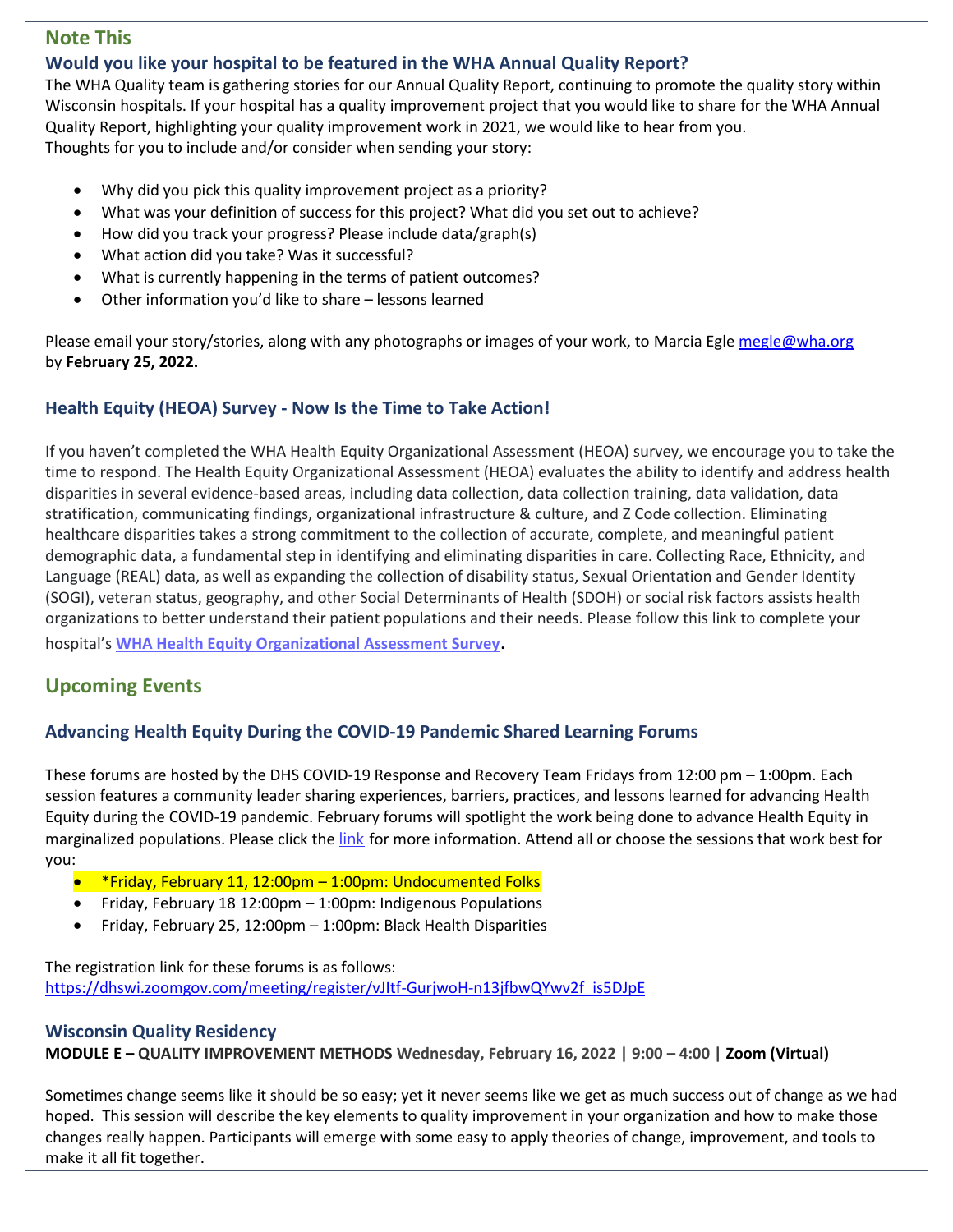#### **Learning Objectives**

- Describe the background and context to improvement including the functions of leadership and quality
- Distinguish what the Plan Do Study Act (PDSA) and Lean processes are and how to use both in your Organization
- Break down the PDSA cycle for performance improvement and explain key tools of continuous improvement
- Use change management techniques across your organization
- Set and reach your quality goals for improvement and that benefit the patient

#### **MODULE F – USING DATA TO MAKE DECISIONS Wednesday, March 16, 2022 | 9:00 – 4:00 | Zoom (Virtual)**

#### **Learning Objectives**

- Work with your data (run charts, pareto charts, control charts)
- Apply descriptive statistics for data analysis
- Understand 'days since' measures for rare events
- Use data to make decisions: understanding the importance of measuring and documenting key processes for outcome measure improvement
- Present your data (how to display data to communicate improvement efforts: using your data to build displays)

If you are interested in joining one or more of the individual program modules, please see the full program summary and guest registration information [here.](http://www.wha.org/Home/Common-PDFs/WI-QR-ProgramGUEST-SCHEDULE-2021.pdf) The cost per module is \$250.00. To learn more, email Jill Lindwall, WHA Clinical Quality Improvement Manager, at *jlindwall@wha.org*.

# **2022 Wisconsin Health Literacy Summit**

The Wisconsin Health Literacy Summit is the largest health literacy conference in the Midwest and is scheduled to take place in-person on April 4 - 6, 2022, at The Edgewater in Madison, Wisconsin. This year's theme is **Embracing Health Literacy in the New Normal: Digital Communications, Telehealth, Health Insurance, and Health Equity.**

- The Summit has 300-400 attendees, including a variety of healthcare, research, public health, literacy, health IT, and insurance professionals.
- It provides an opportunity to share interventions, tools, and strategies to improve health communication and patient outcomes.



To Register and for details and more information: [https://wisconsinliteracy.org/events](https://wisconsinliteracy.org/events-news/event/2022/04/06/2022-wisconsin-health-literacy-summit/354726)[news/event/2022/04/06/2022-wisconsin-health-literacy](https://wisconsinliteracy.org/events-news/event/2022/04/06/2022-wisconsin-health-literacy-summit/354726)[summit/354726](https://wisconsinliteracy.org/events-news/event/2022/04/06/2022-wisconsin-health-literacy-summit/354726)

Register before March 4th, 2022, for the early bird rate:

- Early bird: \$325
- Standard: \$375

The Wisconsin Health Literacy Summit is the largest health literacy conference in the Midwest and provides the opportunity to share interventions, tools, and strategies to improve health communication and patient outcomes. Information on the 2019 Summit can be found here: [https://wisconsinliteracy.org/health-literacy/training](https://nam12.safelinks.protection.outlook.com/?url=https%3A%2F%2Flinkprotect.cudasvc.com%2Furl%3Fa%3Dhttps%253a%252f%252fwisconsinliteracy.org%252fhealth-literacy%252ftraining-conferences%252fhealth-literacy-summit-details%252f%26c%3DE%2C1%2C0wPiBe_eGMvydumR4uqwYwTsRnHBqOJQMtZCkgiO3YNDhsnodj26wj7bQOvkFxjP7AI7QQJQYSFM37YrkkJ13FhqShKOn9TucwrsrBqSGQQE1wDPgKilhjE%2C%26typo%3D1&data=04%7C01%7Cbhumi%40wisconsinliteracy.org%7C468a5c78ac204d3bba0708d98d85f45f%7Cf55fde41bf2b4ddba2fd72a7e2d7944f%7C1%7C0%7C637696429779501778%7CUnknown%7CTWFpbGZsb3d8eyJWIjoiMC4wLjAwMDAiLCJQIjoiV2luMzIiLCJBTiI6Ik1haWwiLCJXVCI6Mn0%3D%7C1000&sdata=wloyDEtBcVXQx9ZRQkVzrs7jCXjxa0H26TqcEXmy3Tk%3D&reserved=0)[conferences/health-literacy-summit-details/](https://nam12.safelinks.protection.outlook.com/?url=https%3A%2F%2Flinkprotect.cudasvc.com%2Furl%3Fa%3Dhttps%253a%252f%252fwisconsinliteracy.org%252fhealth-literacy%252ftraining-conferences%252fhealth-literacy-summit-details%252f%26c%3DE%2C1%2C0wPiBe_eGMvydumR4uqwYwTsRnHBqOJQMtZCkgiO3YNDhsnodj26wj7bQOvkFxjP7AI7QQJQYSFM37YrkkJ13FhqShKOn9TucwrsrBqSGQQE1wDPgKilhjE%2C%26typo%3D1&data=04%7C01%7Cbhumi%40wisconsinliteracy.org%7C468a5c78ac204d3bba0708d98d85f45f%7Cf55fde41bf2b4ddba2fd72a7e2d7944f%7C1%7C0%7C637696429779501778%7CUnknown%7CTWFpbGZsb3d8eyJWIjoiMC4wLjAwMDAiLCJQIjoiV2luMzIiLCJBTiI6Ik1haWwiLCJXVCI6Mn0%3D%7C1000&sdata=wloyDEtBcVXQx9ZRQkVzrs7jCXjxa0H26TqcEXmy3Tk%3D&reserved=0)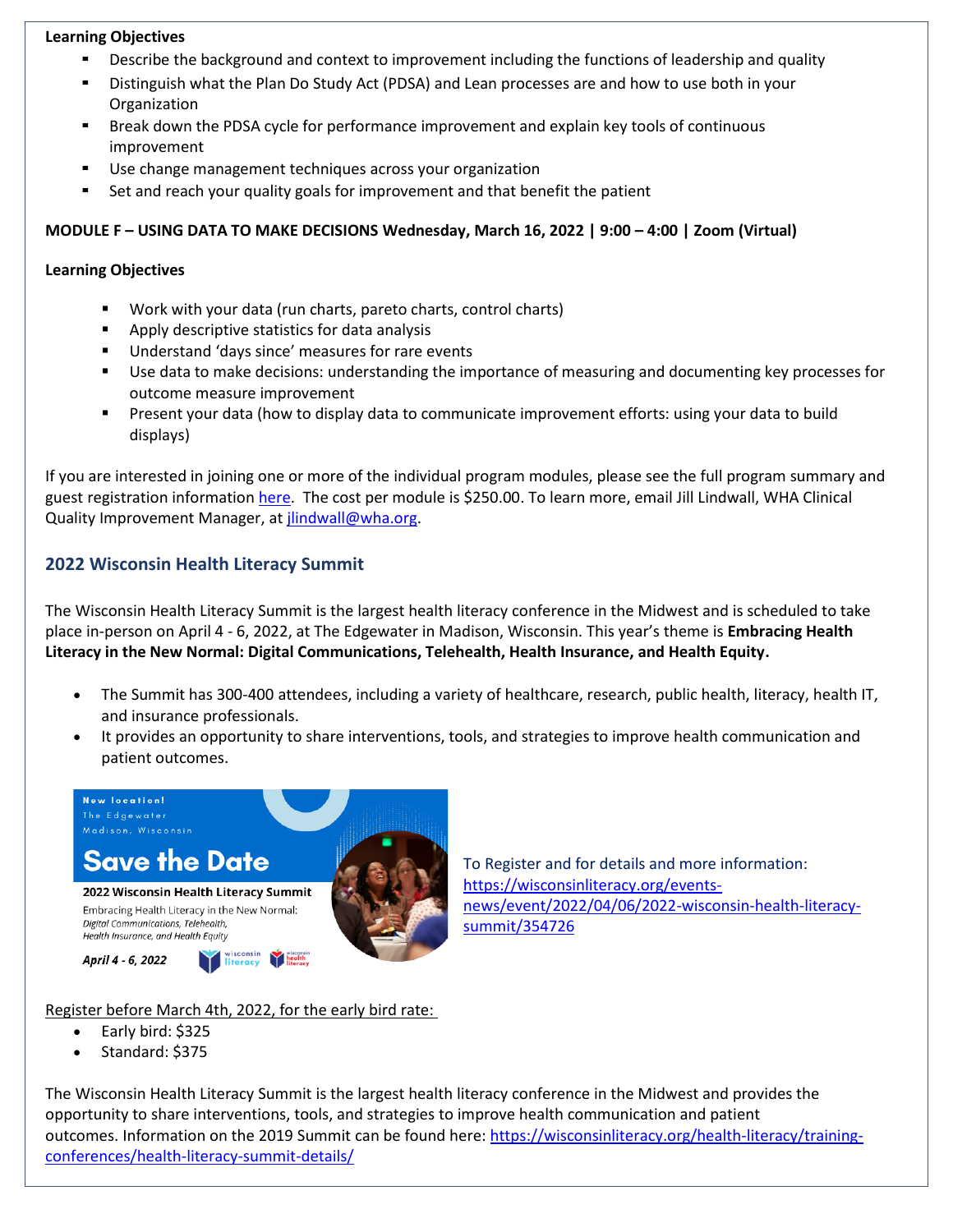## **Journey to a Healthier Wisconsin**

The WHA Quality Team in collaboration with WHA Information Center held the first of four *Journey to a Healthier Wisconsin* webinar, with more than 100 participants from 39 hospitals/health systems/organizations attending. This webinar gave a brief demonstration of the HEOA dashboard that will be available soon. It also gave an overview of SDOH Z codes, why we should collect them, and how that can be used to drive change.

The recording, slides, and accompanying resources can be accessed on the WHA On-demand Learning Center - [https://www.wha.org/On-demandLearning.](https://www.wha.org/On-demandLearning) Resources include:

- Z Codes Data Highlight
- AHA ICD10 coding for Social Determinants of Health
- Journey to Better Outcomes Infographic
- The Journey to a Healthier Wisconsin 1/26 Webinar Slides
- Use of Z Codes Findings from the Multi State Data Collaboration AHA webinar slides

The recording of 'The Journey to a Healthier Wisconsin – Setting the Stage for Social Determinants of Health (SDOH) Z Code Data Capture' webinar is located here, under 'Videos & Recorded Webinars'.

Save these dates and [Register here](https://www.wha.org/EducationEvent?EventID=390) for upcoming 'Journey to a Healthier Wisconsin' webinars:

- April 27
- July 27
- October 26

This series is being offered at no cost to hospital participants.

# **AHA Health Equity Conference**



Registration is now open for American Hospital Association's upcoming **[Accelerating Health Equity Conference.](https://web.cvent.com/event/efb71c93-6768-4141-b8fa-9b54477449b9/summary)** With the theme "Forward on the Journey," the Accelerating Health Equity Conference will convene in person May 10 - 12, 2022, in Cleveland, Ohio. The AHA Community Health Improvement [\(ACHI\)](https://www.healthycommunities.org/) network and the Institute for Diversity and Health Equity [\(IFDHE\)](https://ifdhe.aha.org/), both part of the American Hospital Association, once again are joining forces to advance their

shared mission to close health equity gaps by building strategic hospital-community partnerships and developing and sustaining diversity and inclusion across the field.

For details on the conference and registration click [here.](https://www.aha.org/accelerating-health-equity) Early bird rates are available until April 1.

#### **Note: AHA Institute for Diversity and Health Equity biennial survey**

The AHA's [Institute for Diversity and Health Equity](https://ifdhe.aha.org/) (IFDHE) would like your help to secure robust health equity data from our mutual members. The biennial Health Equity, Diversity and Inclusion Survey provide our Associations an opportunity to learn from the field. We encourage your hospital to complete the survey by **February 28th** . Your voluntary participation in this survey is essential to learning more about how to support hospitals and health systems in their efforts to advance equity. All questions in the survey will be treated as confidential and answers will not be released without expressed, written permission. However, the AHA will share aggregate state, not individual hospital data, with us, as your state hospital association, upon request. The aggregate survey findings will be disseminated by the AHA in various ways, including reports, presentations and educational forums. A robust data set will also inform policy changes to support equity in patient care and workforce improvements.

In addition, please see [this blog post](https://www.aha.org/news/blog/2021-12-15-painting-picture-state-health-equity-diversity-and-inclusion-using-data) authored by Joy Lewis, AHA's senior vice president of health equity strategies and executive director of IFDHE, for details on why your participation in the survey is so important.